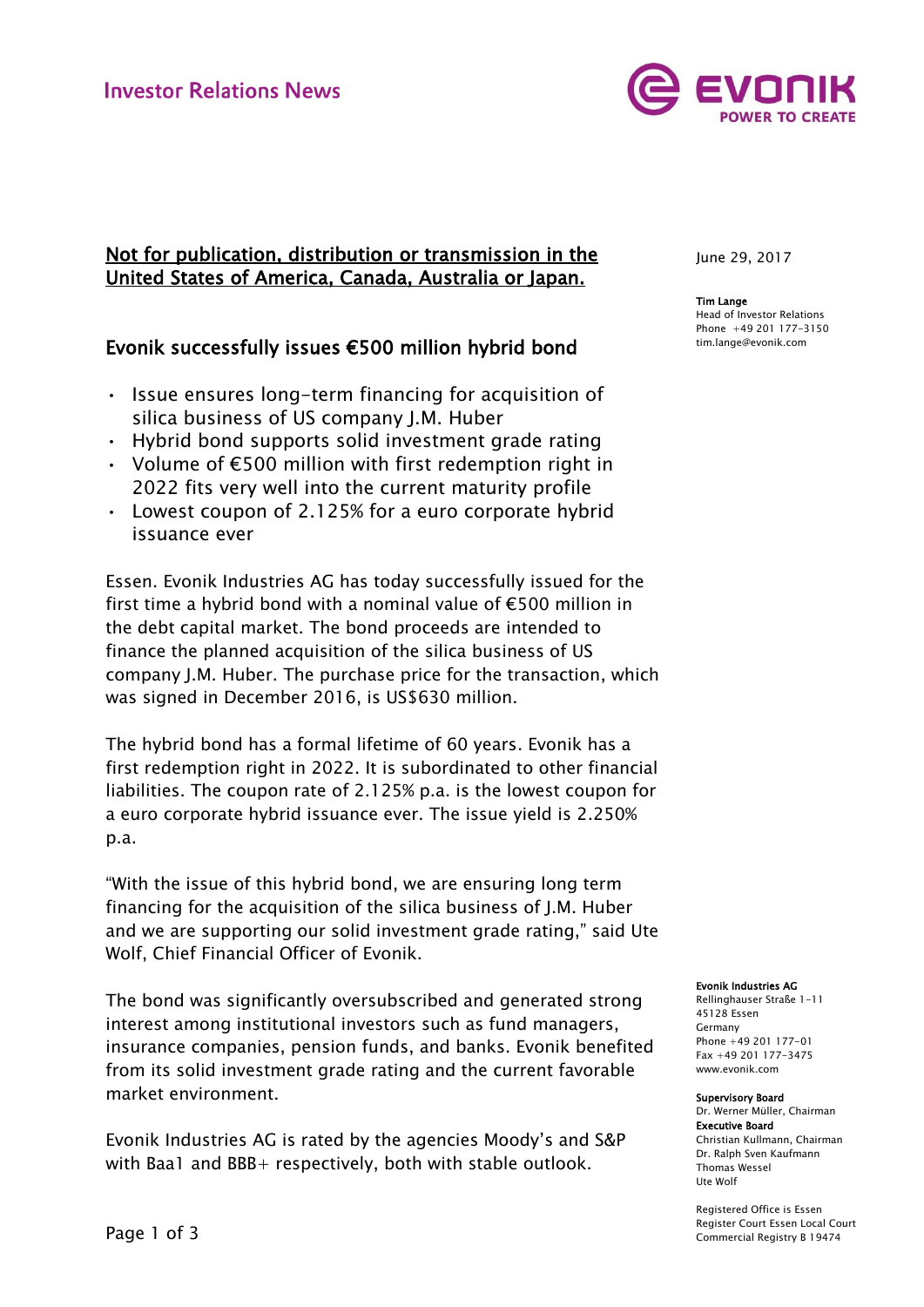

The ratings for the hybrid bond of Baa3/BBB- are, as is typical for these instruments, two steps below the company rating and are also in the investment grade rating range. The hybrid bond is structured in such a way that both rating agencies have valued 50% as equity capital.

The placement was supported by the Deutsche Bank as the structuring bank and bookrunner, and also by Bank of America Merrill Lynch, Citi and Credit Suisse as further bookrunners. It was placed with approx. 200 institutional investors from Germany and abroad.

The intended takeover of the silica business of the US company J.M. Huber is approved by the responsible antitrust authorities with divesture obligations from the EU commission which are not significant for the total transaction. The transaction is expected to be concluded in the second half of 2017.

Further information: [www.evonik.de](http://www.evonik.de/)

## Company information

Evonik is one of the world leaders in specialty chemicals. The focus on more specialty businesses, customer-orientated innovative prowess and a trustful and performance-oriented corporate culture form the heart of Evonik's corporate strategy. They are the lever for profitable growth and a sustained increase in the value of the company. Evonik benefits specifically from its customer proximity and leading market positions.

Evonik is active in over 100 countries around the world with more than 35,000 employees. In fiscal 2016, the enterprise generated sales of around €12.7 billion and an operating profit (adjusted EBITDA) of about €2.165 billion.